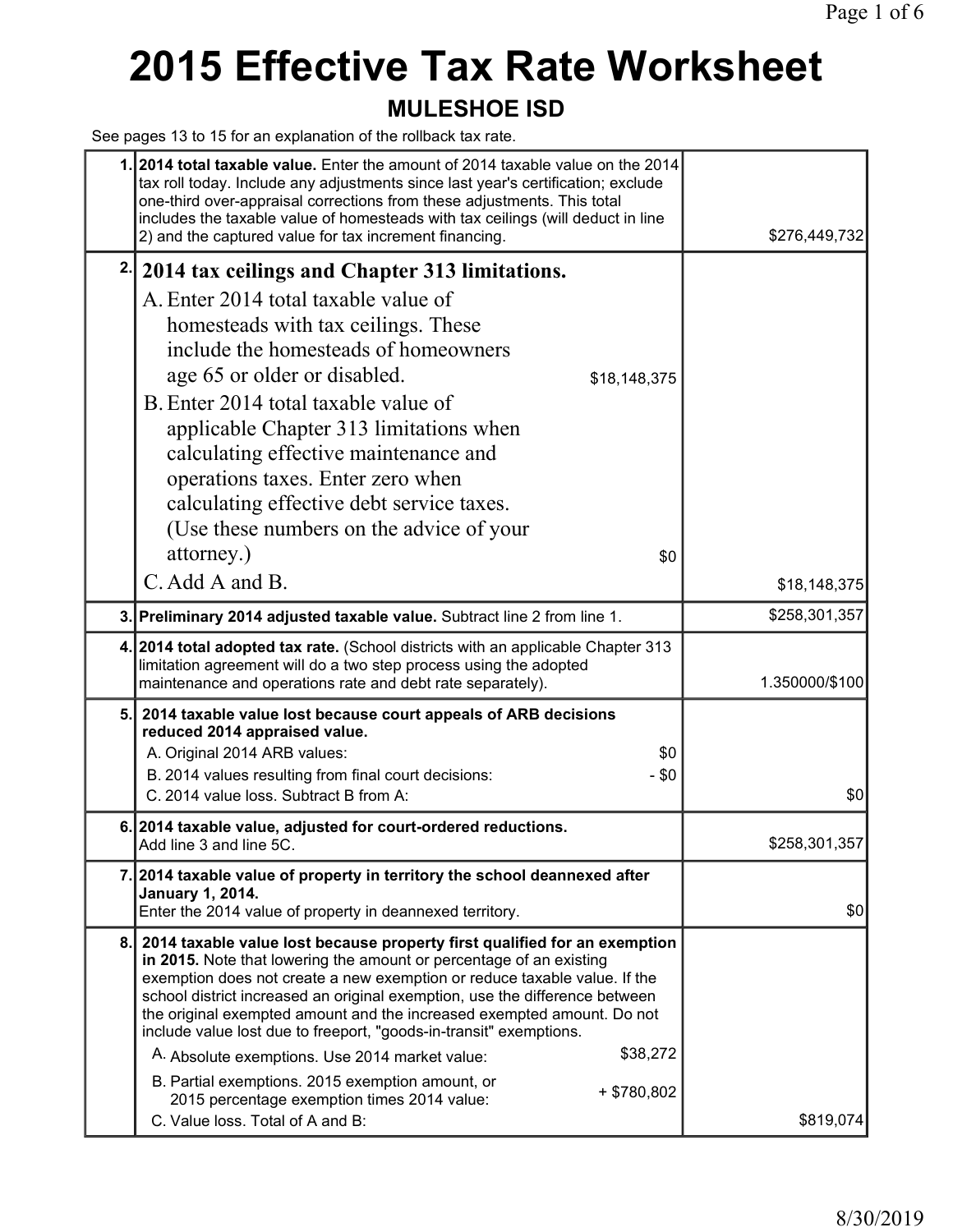### **2015 Effective Tax Rate Worksheet (continued) MULESHOE ISD**

| 9.1 | 2014 taxable value lost because property first qualified for agricultural<br>appraisal (1-d or 1-d-1), timber appraisal, recreational/scenic appraisal<br>or public access airport special appraisal in 2015. Use only those<br>properties that first qualified in 2015; do not use properties that qualified in<br>2014.<br>A. 2014 market value:<br>\$0<br>$-$ \$0<br>B. 2015 productivity or special appraised value:<br>C. Value loss. Subtract B from A:                                                                                                                                         | \$0           |
|-----|-------------------------------------------------------------------------------------------------------------------------------------------------------------------------------------------------------------------------------------------------------------------------------------------------------------------------------------------------------------------------------------------------------------------------------------------------------------------------------------------------------------------------------------------------------------------------------------------------------|---------------|
|     | 10. Total adjustments for lost value. Add lines 7, 8C, and 9C.                                                                                                                                                                                                                                                                                                                                                                                                                                                                                                                                        | \$819,074     |
|     | 11. 2014 adjusted taxable value. Subtract line 10 from line 6.                                                                                                                                                                                                                                                                                                                                                                                                                                                                                                                                        | \$257,482,283 |
|     | 12. Adjusted 2014 taxes. Multiply line 4 times line 11 and divide by \$100.                                                                                                                                                                                                                                                                                                                                                                                                                                                                                                                           | \$3,476,010   |
|     | 13. Taxes refunded for years preceding tax year 2014: Enter the amount of<br>taxes refunded in the preceding year for tax years before that year. Types of<br>refunds include court decisions, corrections and payment errors. Do not<br>include refunds for tax year 2014. This line applies only to tax years preceding<br>tax year 2014.                                                                                                                                                                                                                                                           | \$0           |
|     | 14. Adjusted 2014 taxes with refunds. Add lines 12 and 13.                                                                                                                                                                                                                                                                                                                                                                                                                                                                                                                                            | \$3,476,010   |
| 15. | Total 2015 taxable value on the 2015 certified appraisal roll today. This<br>value includes only certified values and includes the total taxable value<br>of homesteads with tax ceilings (will deduct in Line 17). These homesteads<br>include homeowners age 65 or older or disabled.<br>A. Certified values only:<br>\$283,242,236<br>B. Pollution control exemption: Deduct the<br>value of property exempted for the current tax<br>year for the first time as pollution control<br>property (use this line based on attorney's<br>advice):<br>$- $0$<br>C. Total 2015 value. Subtract B from A. | \$283,242,236 |
| 16. | Total value of properties under protest or not included on certified<br>appraisal roll.<br>A. 2015 taxable value of properties under protest.<br>The chief appraiser certifies a list of properties still<br>under ARB protest. The list shows the district's value<br>and the taxpayer's claimed value, if any, or an<br>estimate of the value if the taxpayer wins. For each of<br>the properties under protest, use the lowest of these<br>values. Enter the total value.<br>\$0                                                                                                                   | \$0           |
|     |                                                                                                                                                                                                                                                                                                                                                                                                                                                                                                                                                                                                       |               |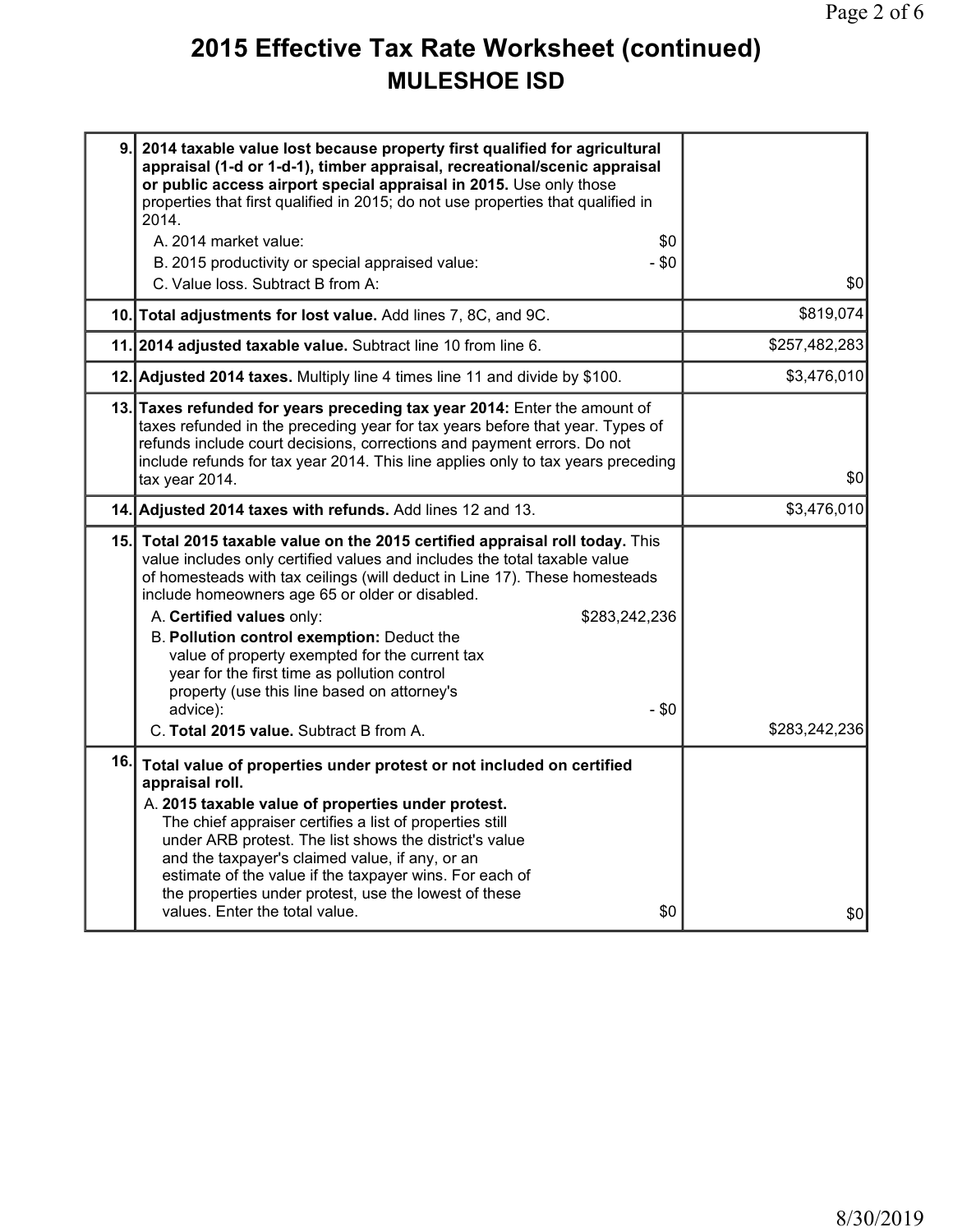### **2015 Effective Tax Rate Worksheet (concluded) MULESHOE ISD**

| 16.<br> cont. | B. 2015 value of properties not under protest or<br>included on certified appraisal roll. The chief<br>appraiser gives school districts a list of those taxable<br>properties that the chief appraiser knows about but<br>are not included at appraisal roll certification. These<br>properties also are not on the list of properties that<br>are still under protest. On this list of properties, the<br>chief appraiser includes the market value, appraised<br>value, and exemptions for the preceding year and a<br>reasonable estimate of the market value, appraised<br>value, and exemptions for the current year. Use the<br>lower market, appraised, or taxable value (as<br>appropriate). Enter the total value.<br>\$0<br>C. Total value under protest or not certified. Add A<br>and B. | \$0            |
|---------------|------------------------------------------------------------------------------------------------------------------------------------------------------------------------------------------------------------------------------------------------------------------------------------------------------------------------------------------------------------------------------------------------------------------------------------------------------------------------------------------------------------------------------------------------------------------------------------------------------------------------------------------------------------------------------------------------------------------------------------------------------------------------------------------------------|----------------|
| 17.           |                                                                                                                                                                                                                                                                                                                                                                                                                                                                                                                                                                                                                                                                                                                                                                                                      |                |
|               | 2015 tax ceilings and Chapter 313 limitations.<br>A. Enter 2015 total taxable value of<br>homesteads with tax ceilings. These<br>include the homesteads of homeowners<br>age 65 or older or disabled.<br>\$14,229,754<br>B. Enter 2015 total taxable value of<br>applicable Chapter 313 limitations when<br>calculating effective maintenance and<br>operations taxes. Enter zero when<br>calculating effective debt service taxes.<br>(Use these numbers on the advice of your<br>attorney.)<br>\$0<br>C. Add A and B.                                                                                                                                                                                                                                                                              | \$14,229,754   |
|               | 18. 2015 total taxable value. Add lines 15C and 16C. Subtract line 17.                                                                                                                                                                                                                                                                                                                                                                                                                                                                                                                                                                                                                                                                                                                               | \$269,012,482  |
|               | 19. Total 2015 taxable value of properties in territory annexed after January<br>1, 2014. Include both real and personal property. Enter the 2015 value of<br>property in territory annexed, including any territory annexed by the school<br>district.                                                                                                                                                                                                                                                                                                                                                                                                                                                                                                                                              | \$0            |
|               | 20. Total 2015 taxable value of new improvements and new personal<br>property located in new improvements. "New" means the item was not on<br>the appraisal roll in 2014. New additions to existing improvements may be<br>included if the appraised value can be determined. New personal property in a<br>new improvement must have been brought into the unit after January 1, 2014<br>and be located in a new improvement.                                                                                                                                                                                                                                                                                                                                                                       | \$2,077,893    |
|               | 21. Total adjustments to the 2015 taxable value. Add lines 19 and 20.                                                                                                                                                                                                                                                                                                                                                                                                                                                                                                                                                                                                                                                                                                                                | \$2,077,893    |
|               | 22. 2015 adjusted taxable value. Subtract line 21 from line 18.                                                                                                                                                                                                                                                                                                                                                                                                                                                                                                                                                                                                                                                                                                                                      | \$266,934,589  |
|               | 23. 2015 effective tax rate. Divide lines 14 by line 22 and multiply by \$100.                                                                                                                                                                                                                                                                                                                                                                                                                                                                                                                                                                                                                                                                                                                       | \$1.3021/\$100 |
|               | 24. 2015 effective tax rate for ISDs with Chapter 313 Limitations. Add together<br>the effective tax rates for maintenance and operations and debt service for<br>those school districts that participate in an applicable Chapter 313 limitations<br>agreement.                                                                                                                                                                                                                                                                                                                                                                                                                                                                                                                                     | \$0.0000       |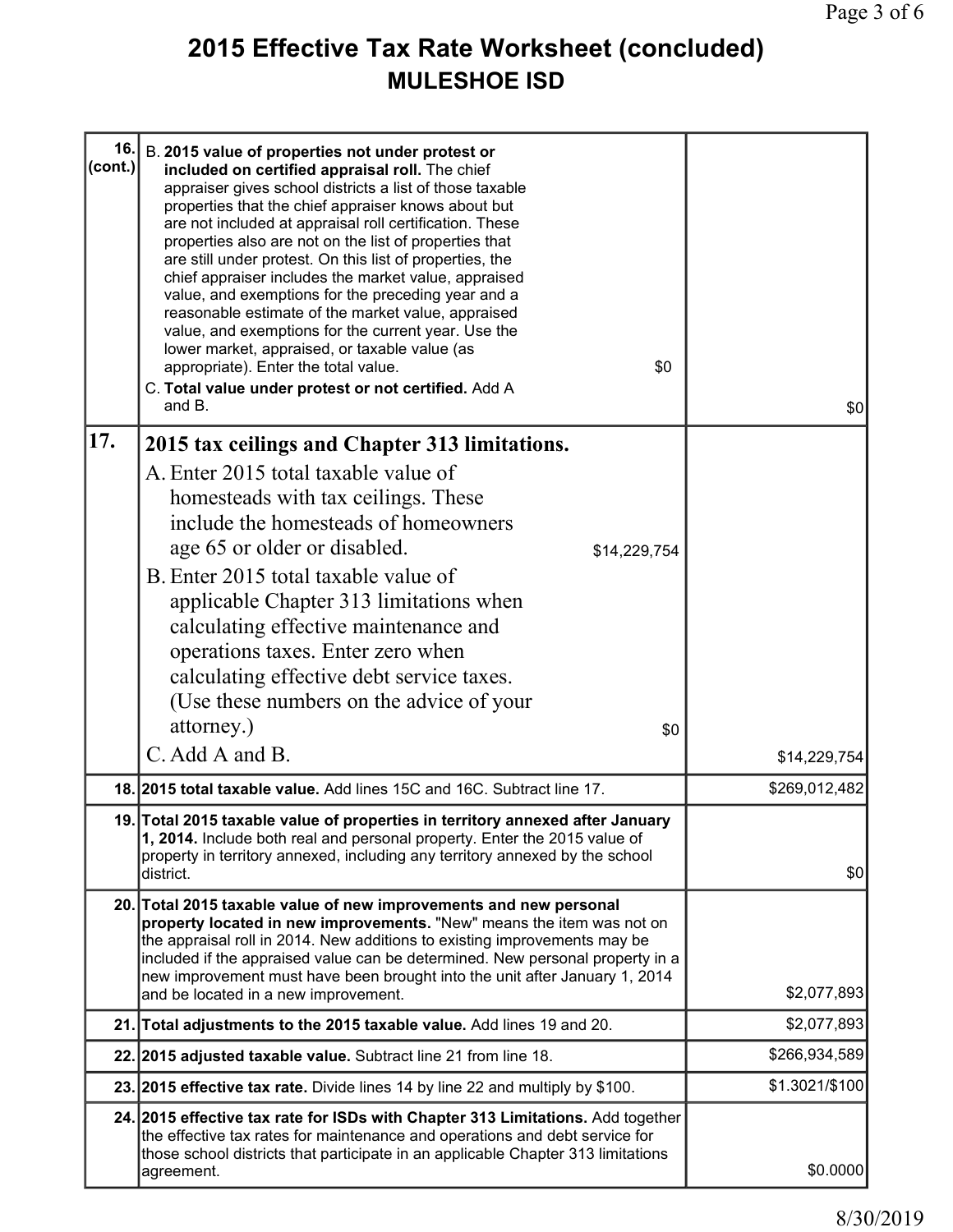# **2015 Rollback Tax Rate Worksheet**

**MULESHOE ISD** 

|     | 25. Maintenance and operations (M&O) tax rate. Enter \$1.50 OR the 2005<br>adopted (M&O) rate if voters approved a rate higher than \$1.50.                                                                                                                                                                                                                                                                                                                                                                                                                                                                                                                                                                                                                                                                                                                                                                                                                                                                                                                                                                             | \$1.500000/\$100 |
|-----|-------------------------------------------------------------------------------------------------------------------------------------------------------------------------------------------------------------------------------------------------------------------------------------------------------------------------------------------------------------------------------------------------------------------------------------------------------------------------------------------------------------------------------------------------------------------------------------------------------------------------------------------------------------------------------------------------------------------------------------------------------------------------------------------------------------------------------------------------------------------------------------------------------------------------------------------------------------------------------------------------------------------------------------------------------------------------------------------------------------------------|------------------|
|     | 26. 2015 M&O compressed rate. Multiply line 25 times .6667                                                                                                                                                                                                                                                                                                                                                                                                                                                                                                                                                                                                                                                                                                                                                                                                                                                                                                                                                                                                                                                              | \$1.000050/\$100 |
|     | 27. 2015 rollback maintenance and operation rate.<br>Use the lesser of the maintenance and operation rate as<br>calculated in Tax Code Section 26.08(n)(2)(A) and (B).<br>\$1.040000                                                                                                                                                                                                                                                                                                                                                                                                                                                                                                                                                                                                                                                                                                                                                                                                                                                                                                                                    | \$1.040000/\$100 |
| 28. | Total 2015 debt to be paid with property taxes and additional sales tax<br>revenue.<br>Debt means the interest and principal that will be paid on debts that:<br>(1) are paid by property taxes,<br>(2) are secured by property taxes,<br>(3) are scheduled for payment over a period longer than one year, and<br>(4) are not classified in the unit's budget as M&O expenses.<br>A: Debt also includes contractual payments to<br>other school districts that have incurred debts on behalf<br>of this school district, if those debts meet the four<br>conditions above. Include only amounts that will be paid<br>from property tax revenue. Do not include appraisal<br>district budget payments.<br>\$1,522,986<br>B: If using unencumbered funds, subtract<br>unencumbered fund amount used from total debt and list<br>remainder.<br>$-$0$<br>C: School districts subtract state aid received for paying<br>principal and interest on debt for facilities through the<br>existing debt allotment program and/or instructional<br>facilities program.<br>$-$ \$668,103<br><b>D:</b> Total: A less B less $C = D$ | \$854,883        |
|     | 29. Certified 2014 excess debt collections. Enter the amount certified by the<br>collector.                                                                                                                                                                                                                                                                                                                                                                                                                                                                                                                                                                                                                                                                                                                                                                                                                                                                                                                                                                                                                             | \$0              |
|     | 30. Adjusted 2015 debt. Subtract line 29 from line 28D.                                                                                                                                                                                                                                                                                                                                                                                                                                                                                                                                                                                                                                                                                                                                                                                                                                                                                                                                                                                                                                                                 | \$854,883        |
|     | 31. Certified 2015 anticipated collection rate. Enter the rate certified by the<br>collector. If the rate is 100 percent or greater, enter 100 percent.                                                                                                                                                                                                                                                                                                                                                                                                                                                                                                                                                                                                                                                                                                                                                                                                                                                                                                                                                                 | 100.000000%      |
|     | 32. 2015 debt adjusted for collections. Divide line 30 by line 31.                                                                                                                                                                                                                                                                                                                                                                                                                                                                                                                                                                                                                                                                                                                                                                                                                                                                                                                                                                                                                                                      | \$854,883        |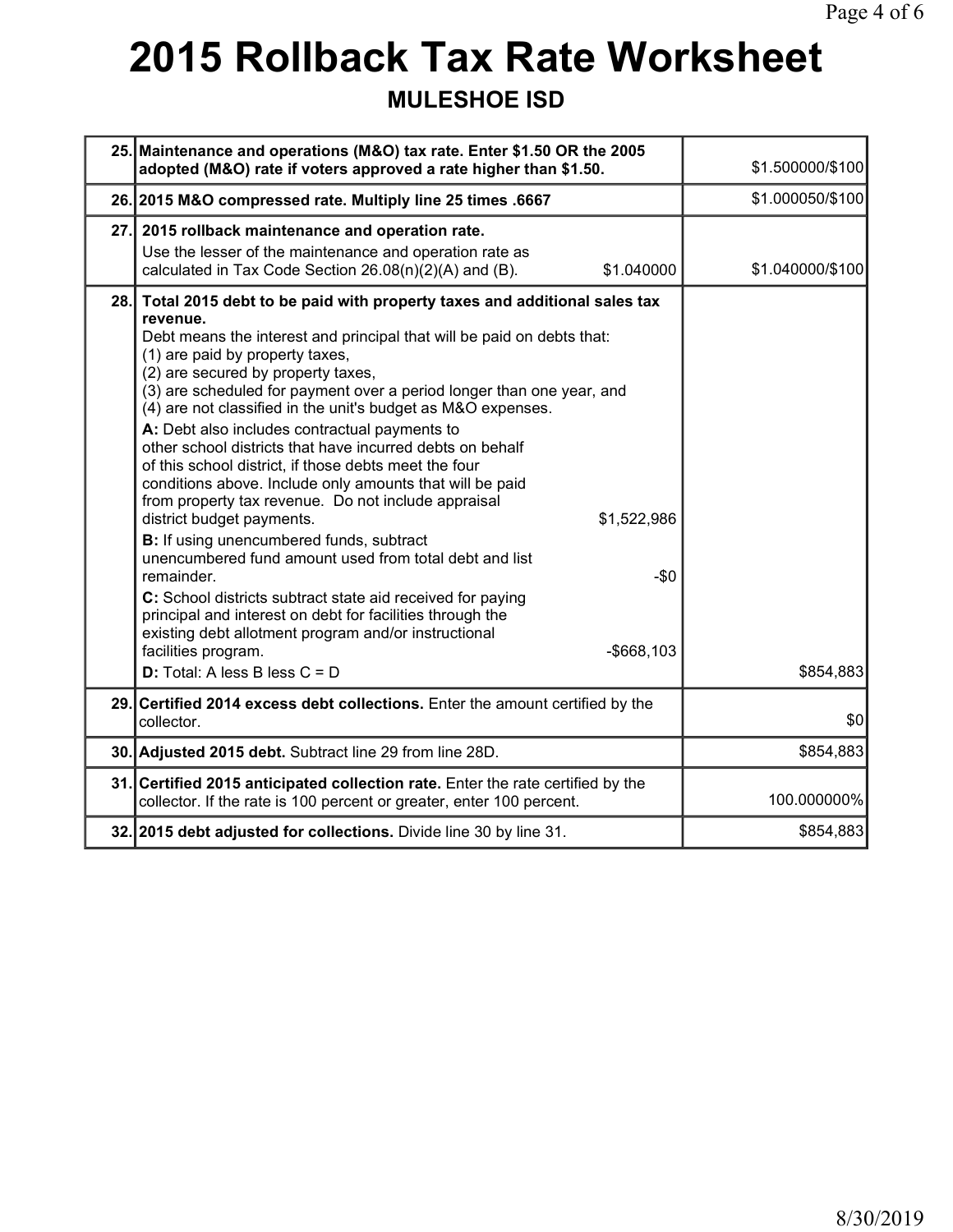## **2015 Rollback Tax Rate Worksheet (continued) MULESHOE ISD**

| 33. A. Enter the 2015 captured appraised value of real<br>property taxable by the school district in a tax<br>increment financing zone that corresponds to the<br>2015 taxes that will be deposited into the tax<br>increment fund.<br>\$0<br>B. Also, enter any new property value that is subject<br>to an economic development tax limitation<br>agreement in excess of the limitation amount.<br>+\${SchoolTIFTaxableB}<br>C. Total A and B | \$0            |
|-------------------------------------------------------------------------------------------------------------------------------------------------------------------------------------------------------------------------------------------------------------------------------------------------------------------------------------------------------------------------------------------------------------------------------------------------|----------------|
| 34. 2015 total taxable value. Subtract line 33 from line 18.                                                                                                                                                                                                                                                                                                                                                                                    | \$269,012,482  |
| 35. 2015 debt tax rate. Divide line 32 by line 34 and multiply by \$100.                                                                                                                                                                                                                                                                                                                                                                        | \$0.3177/\$100 |
| 36. 2015 rollback tax rate. Add lines 27 and 35.                                                                                                                                                                                                                                                                                                                                                                                                | \$1.3577/\$100 |